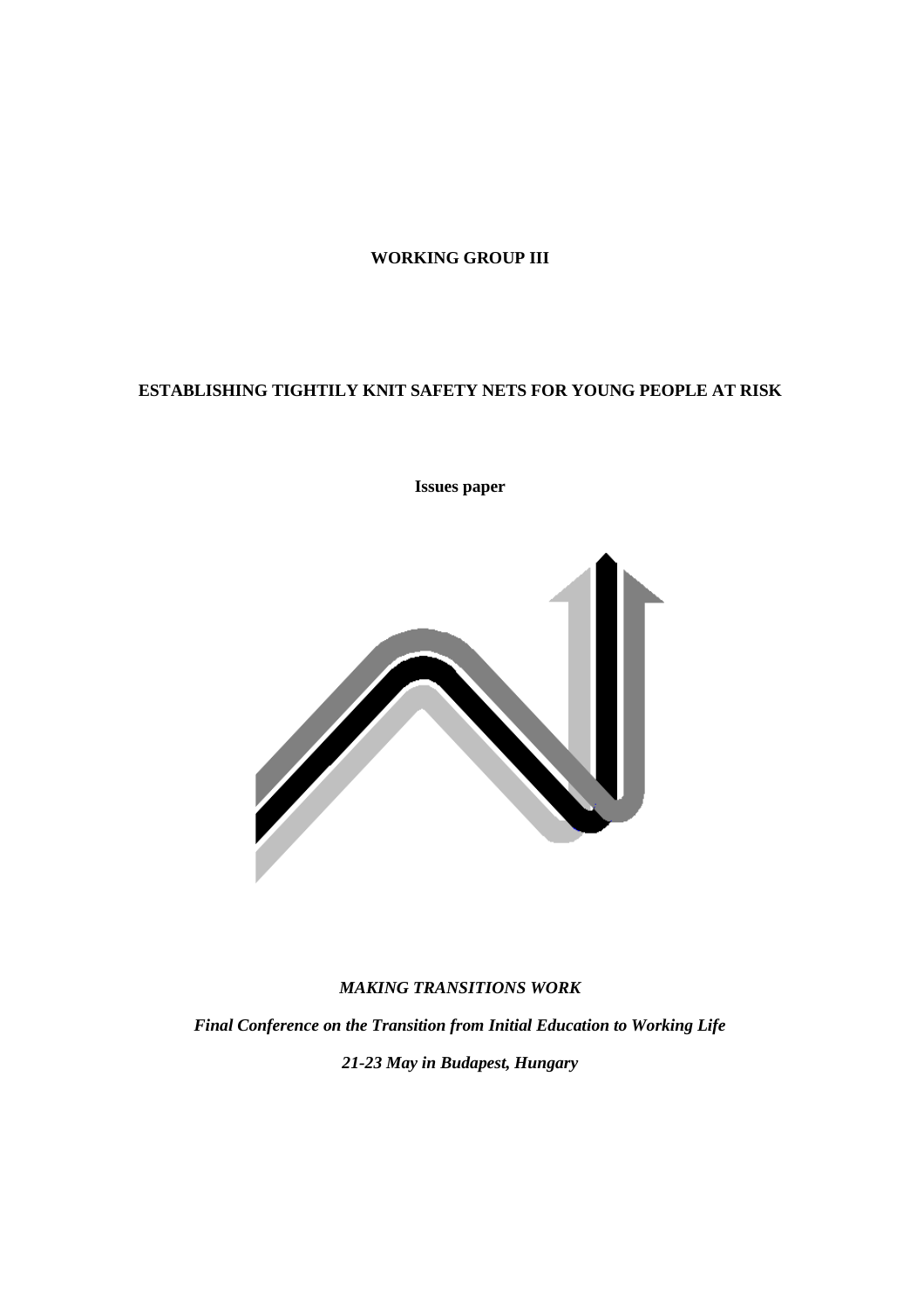#### *Introduction*

The OECD Thematic Review of the Transition from Initial Education to Working Life has given particular emphasis to policies in favour of those at risk in the transition process. The "safety net" approaches developed in some of the Nordic countries have attracted particular attention: especially Denmark, Norway and Sweden. The effectiveness of these approaches is evident in a number of indicators:

- − Few young people leaving school directly for unemployment (Denmark, Sweden).
- − Teenage unemployment rates that are substantially lower than would be expected on the basis of adult unemployment rates (Sweden).
- − Low rates of long term youth unemployment (Denmark, Norway).
- − Falling rates of long term youth unemployment (Denmark, Norway).
- Relatively few teenagers who are neither in education nor employment (Denmark, Sweden).

Such outcomes can only be achieved if the very large majority of young people can be integrated and retained in mainstream education and training; if drop outs are closely tracked and intensely supported; and if definitions of at risk youth allow for early intervention, including not only unemployed youth but also those who are at risk of dropping out, as well as at risk youth in unstable and low quality jobs and those neither in education nor employment. **What can schools, municipalities and other actors do in order to keep track of young people at risk of getting lost in the transition process?**

It has been shown in the Nordic countries and elsewhere that individualised and multiple support is most effective in helping young people at risk to develop their own strategy of success. Such support is relatively expensive and requires unconventional programmes and unconventional forms of co-operation among different agencies. **What are the key features of effective individualised services to young people at risk? What are the main obstacles? What are the advantages and disadvantages of such approaches compared to more traditional labour market measures for young people?**

The Nordic countries and others have in recent years developed strategies of financial support for young people which are conditional on participating either in education and training or in work programmes ("carrot and stick" approaches). **What has been the success of such programmes? To which extent and in which ways have they contributed to improve the qualifications of young people at risk? To which extent have such programmes contributed to reduce the hard core of at risk youth?**

In many countries migrant youth and the children of minority groups face particular difficulties in the transition from school to work. **What is the nature of such difficulties? To which extent do they require specific responses? What are they? Are particular institutional arrangements needed?**

*More detailed issues relating to these questions are outlined below under "Key issues for discussion". They provide the background for discussion in Working Group III. Interventions by participants should be informal and brief (no more than 3 minutes), in order to allow for an exchange of ideas.*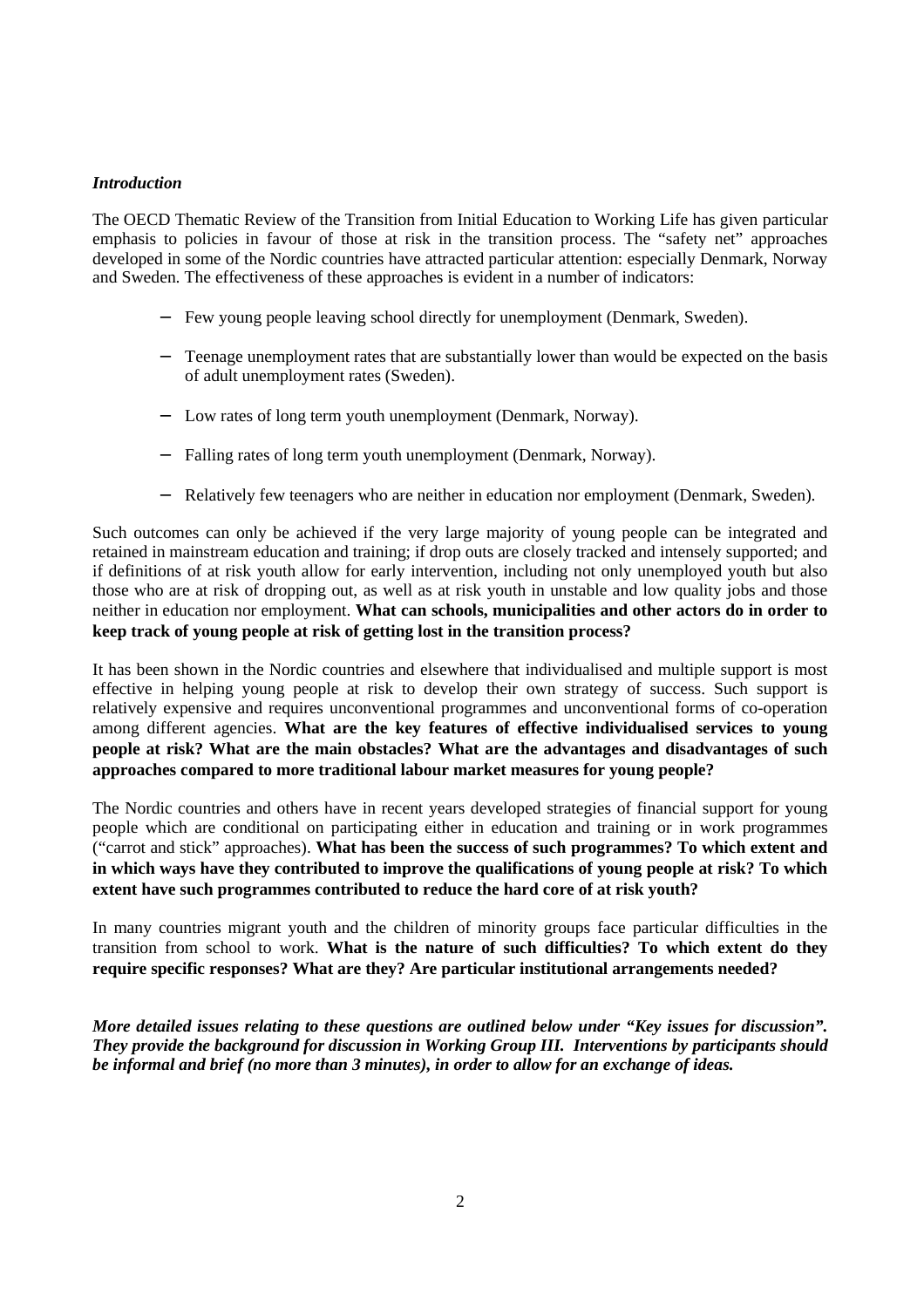# *Background*

Many of the elements of the tightly knit safety nets observable in the Nordic countries can also be observed in other countries' recent policy initiatives. The key features of successful safety net approaches in favour of young people at risk are:

- An emphasis upon keeping the number of early leavers low -- by making school attractive for the widest possible range of students; by remedial programmes for the weakest students; and by an emphasis upon personal guidance and counselling -- as well as a strong priority to early tracking of and assistance to those who leave school early and are at risk.
- − Co-ordinated national education, labour market and welfare policies to reduce young people's incentive to regard inactivity as an attractive option.
- − Clarity about the primary goal of assistance for early school leavers under the age of 20: to encourage them to quickly return to education in order to obtain an upper secondary or occupational qualification, rather than to obtain work if that is poorly qualified, insecure and temporary.
- Definitions of those who are at risk that extend beyond standard definitions of unemployment and that include for instance at risk youth in unstable and low quality jobs.
- − A specific requirement for schools to report early leavers to local authorities and for local authorities to provide such young people with assistance.
- − Locally managed tracking mechanisms that allow early leavers at risk to be quickly identified and provided with assistance.
- − Flexible, individually tailored assistance based upon the individual young person's needs, and built around personal action plans that are regularly reviewed.
- − Co-ordination of services across different portfolios and across different levels of government, and the possibility of complementing education, training and employment assistance with personal, health or welfare assistance.
- − Local resources that are generally appropriate for size and nature of the task.

The effectiveness of the Nordic approach to building safety nets for those at risk is most evident in the case of those under the age of 20, who have been the principal targets. Those aged 20-24 have only more recently become the targets of such an approach, and the impact upon them has to date been weaker.

### **Further reading**: Final report section 4.3.

#### *Some key issues*

Some OECD countries have seen a rise during the 1990s in the proportion of young people who are inactive: neither in education nor in the labour market. Is this necessarily a problem for the transition? How can such young people be identified and their needs assessed?

How are early leavers at risk identified a) while they are at school b) after they leave school? In each case is there clear responsibility allocated for doing so?